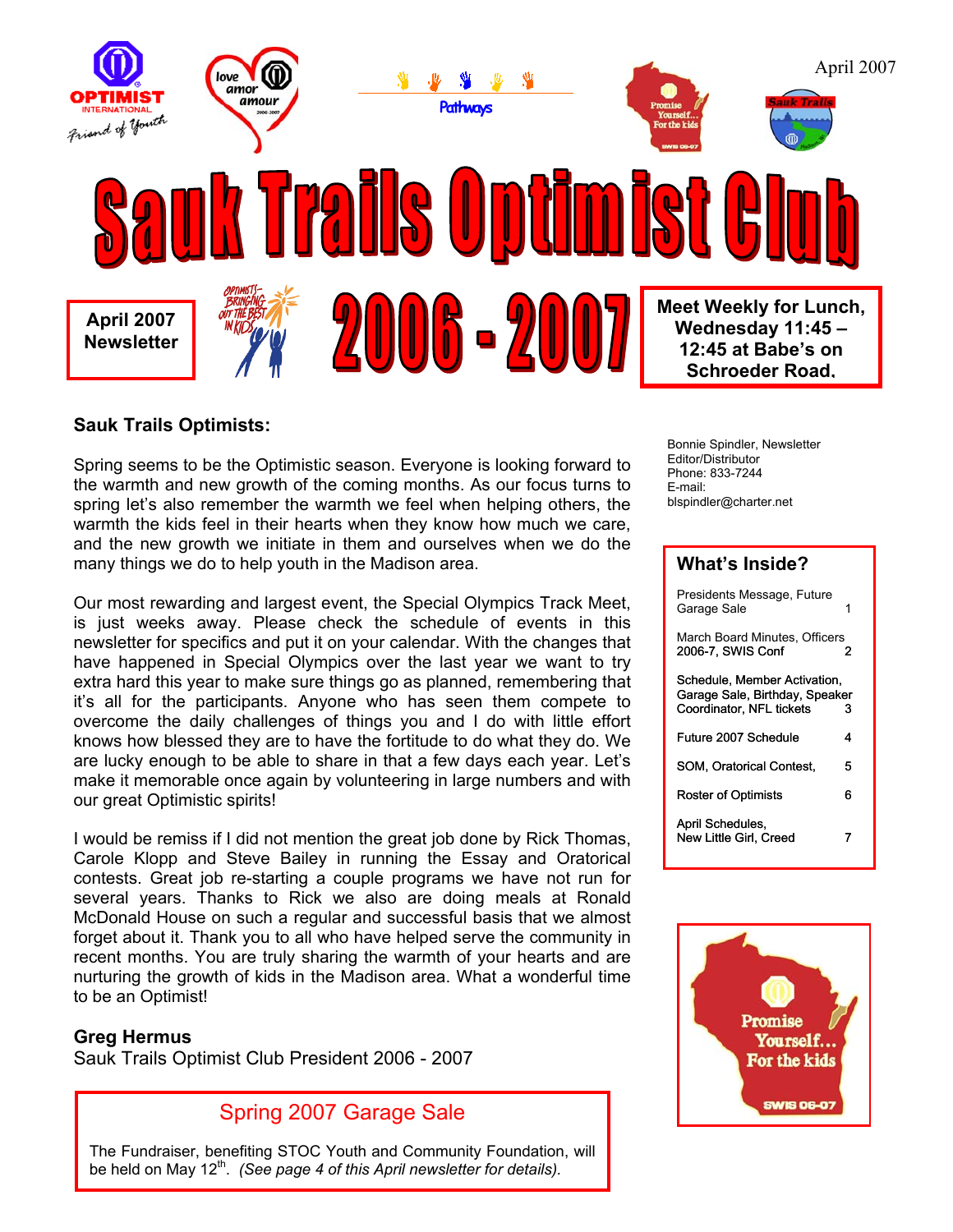#### April 2007

#### **April 2007 Sauk Trails Optimist Club, Ltd. Page 2 of 7**

#### **Members in Attendance:**

**President: Greg Hermus Past President:** Rick Thomas<br> **Board Members** Bob Wortinge **Bob Wortinger, Carole Klopp, Kathy Johnson Sec/Treasurer Gene Spindler Members Not Present: Barb Mulcahy, VP; Kevin Campos, VP; Kelly Piper, Diane Riley, Bill Monkemeyer, Board Members.** 

#### **Sauk Trails Optimist Club STOC Board Minutes, Zimbrick Buick 03/13/2007**

# SWIS – Southern Wisconsin **Conferences**

**April 20th – 21st, Janesville August 10th – 11th, Madison**

*(Training will be scheduled on Saturday at these conferences. As a board member, try to work the dates into your schedule to learn more about being an Optimist.)*

The meeting was called to order at 4:40 pm.

The minutes of the February 13, 2007 Board Meeting were discussed. A motion was made (Rick Thomas), seconded (Carole Klopp) and passed to approve the minutes of the December Board meeting.

The Financial Report through February 28, 2007 was presented to the Board. The Board discussed the information provided. A motion was made (Kathy Johnson), seconded (Bob Wortinger) and passed to accept the Treasurer's Report.

The Board discussed the calendar of events. The \*Texas\* Hold-em Poker tournament will be held on April  $20<sup>th</sup>$  at J.T. Whitney's at 6:00 PM. The Silent Auction to raise funds to support our Youth Programs will be held on April 26<sup>th</sup> along with the JOOI Officer Induction banquet, which will be held at Rocky Rococo Pizza on Mineral Point Road.

Rick Thomas gave a brief report on the Tri-Star Basketball activity. The Board discussed this activity and ways to improve attendance. Members will follow-up with Fitchburg Optimists and Middleton Breakfast to get ideas on improving Tri-Star Basketball attendance.

Two up coming activities (Oratorical Contest and the Garage Sale) were discussed. The Oratorical contest will be held at the noon lunch on March  $21^{st}$ . The Garage Sale will be on May 11<sup>th</sup> and 12<sup>th</sup> and be coordinated by Rick Thomas. Members are asked to provide items to be sold at this garage sale. More information will be available later informing members when and where items can be delivered.

The meeting adjourned at 5:35. The date, time and location for the next Board Meeting **is set for 4:30 on April 10th at Keller Williams Realty, 2005 West Beltline Highway.** 

Gene Spindler, Secretary/Treasurer 2006-2007

**FUTURE Board Meetings:** Due to Beltline highway construction between Fish hatchery and Verona Roads starting April 30th we are looking for an alternative location to meet May through July. If anyone has a place we can meet please contact Greg Hermus

#### **Sauk Trails Club Officers 2006-2007**

**President Greg Hermus**

**Secretary/Treasurer Gene Spindler** 

> **Past President Rick Thomas**

**Vice Presidents Barb Mulcahy Kevin Campos** 

**Board of Directors Diane Riley Kelly Piper Bob Wortinger Bill Monkemeyer Carole Klopp Kathy Johnson** 

#### **FUTURE BOARD Meetings, 4:30 PM at: Keller-Williams**

April  $10^{th}$ , 2007  $M$ ay 8<sup>th</sup>, 2007 June  $12^{\text{th}}$ , 2007 July 10<sup>th</sup>, 2007 August  $14^{\text{th}}$ , 2007 September 11<sup>th</sup>, 2007 October  $9<sup>th</sup>$ , 2007 November  $13^{th}$ , 2007 December  $11^{th}$ , 2007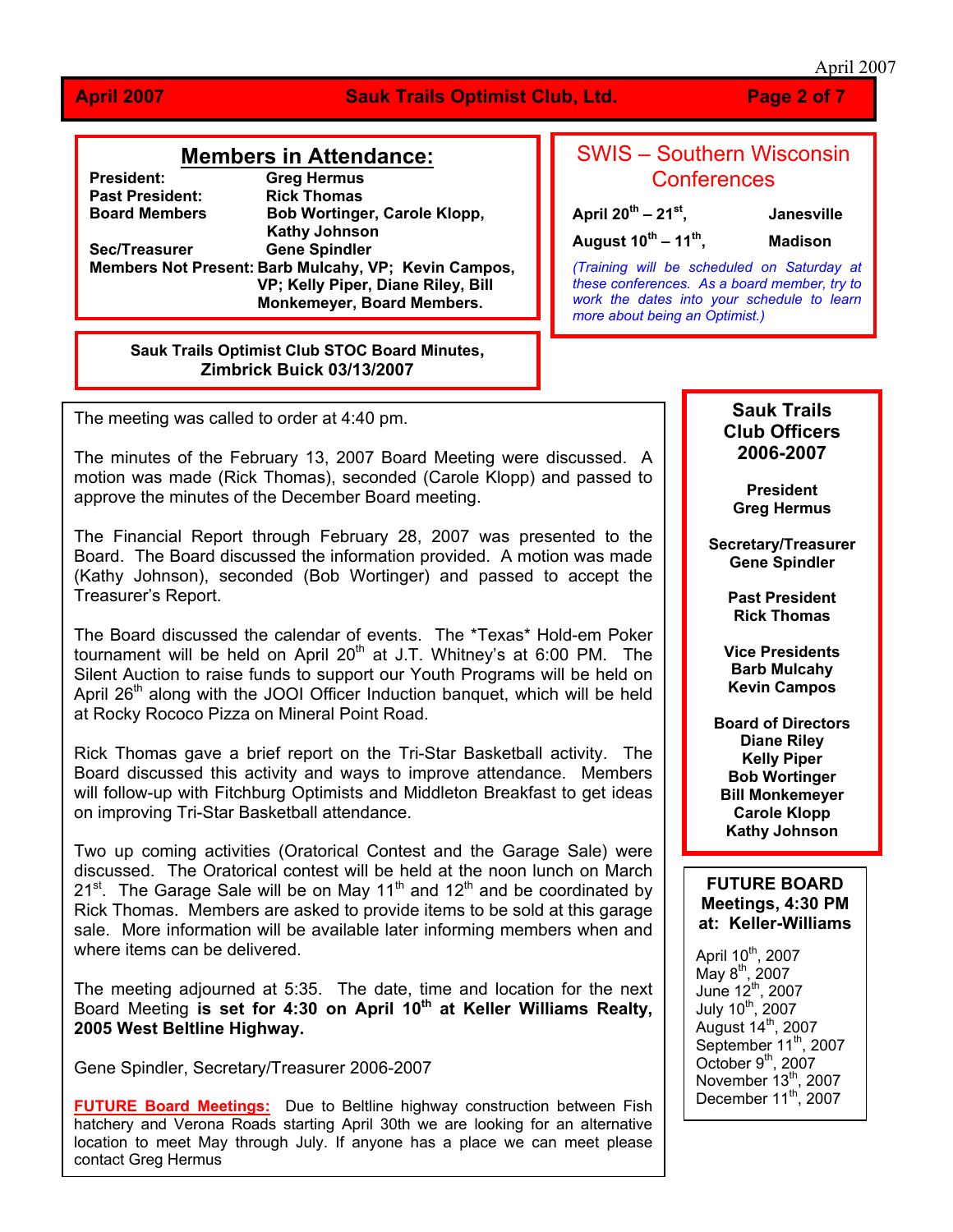#### **April 2007 Schedule**:

| April 4 <sup>th</sup><br>- Lunch Babe's, 11:45 am         |
|-----------------------------------------------------------|
| April $10^{th} - 4:30$ PM Board Mtg, Keller Williams      |
| April $11^{th}$ – Lunch Babe's, 11:45 am                  |
| April $18^{th}$ – Lunch Babe's, 11:45 am                  |
| April 20 <sup>th</sup> (Fri)-Texas Hold-em Poker, 6:00 PM |
| April 21 <sup>st</sup> (Sat) - Gardner Park Cleanup,      |
| SWIS 3rd Qtr Conference, UW                               |
| <b>Band Concert</b>                                       |
| April 24 <sup>th</sup> - Ronald McDonald House meal       |
| April 25 <sup>th</sup> - Lunch Babe's, 11:45 am           |
| April 26 <sup>th</sup> (Th) - JOOI Induction Banquet      |
| April 30 <sup>th</sup> (Mon) – Spirit Day, Memorial HS    |
| The board can reschedule dates and activities.            |

# Membership Activation Committee

We are looking for volunteers to join a new committee: the Membership Activation Committee. Our responsibilities will be to make about ten telephone calls every month or two. We will be communicating with members in order to increase participation in fundraising, volunteering and club social activities. Our goal is to get every member involved in at least one activity, which will make Sauk Trails Optimist Club more fun for all while improving out ability to serve the children of our community.

Please contact Kelly Piper at [kellypiper@charter.net](mailto:kellypiper@charter.net) if you are interested. Thanks very much. Kelly Piper

#### **LUNCH UPDATE for 2007:**

Choice of Salad OR a Sandwich. *(Sandwiches ONLY come with a choice of soup, fries, or fruit)* 

**Student of the Month Dates Scheduled**, April 18<sup>th</sup>, and May 16<sup>th</sup>.



| <b>DATES</b>           | <b>Location</b> | <b>Speaker</b>          | <b>Topic</b>                                   | <b>Lunch</b>                                                |
|------------------------|-----------------|-------------------------|------------------------------------------------|-------------------------------------------------------------|
| April 4 <sup>th</sup>  | <b>Babes</b>    | Dr. Wade Anunson        | <b>TBA</b>                                     | Club Wrap or Beef Taco<br>Salad                             |
| April 11 <sup>th</sup> | <b>Babes</b>    | Kathy Martinson         | United Way - National<br><b>Volunteer Week</b> | Cajun Chicken<br>Sandwich or 1/2 Cobb<br>Salad              |
| April 18 <sup>th</sup> | <b>Babes</b>    | Student of the<br>Month | April Student of Month<br><b>Shares</b>        | Teriyaki Chicken<br>Sandwich or 1/2 Chicken<br>Caesar Salad |
| April 25 <sup>th</sup> | <b>Babes</b>    | Mary Schwartz           | Trip to Europe                                 | Fish Sandwich or Cajun<br><b>Fried Chicken Salad</b>        |

## **STOC Garage Sale**

Please save your Garage Sale items for the upcoming sale to take place at Rick Thomas' home. Remember that you can get a full donation value for everything since you are donating it to the Sauk Trails Optimist Club Youth & Community Foundation, a not-for-profit charity.

## Football Craze NFL Raffle Tickets

"We need an estimate of the number of NFL raffle tickets each of you might sell this year. This sale keeps gaining momentum. Please contact Greg Hermus to reserve your tickets."

### **Sauk Trails Temporary Speaker Coordinator Needed**

We are in need of a temporary speaker Coordinator to work with Ray Schmitz. Thank you to Diane Riley for arranging speakers during Barb's maternity absence. The role involves finding and scheduling speakers for a couple meetings per month, which often means contacting speakers recommended by members. This is considered temporary until Barb is able to resume the duties of that role.

Please contact Greg Hermus, President if you can help out with this activity.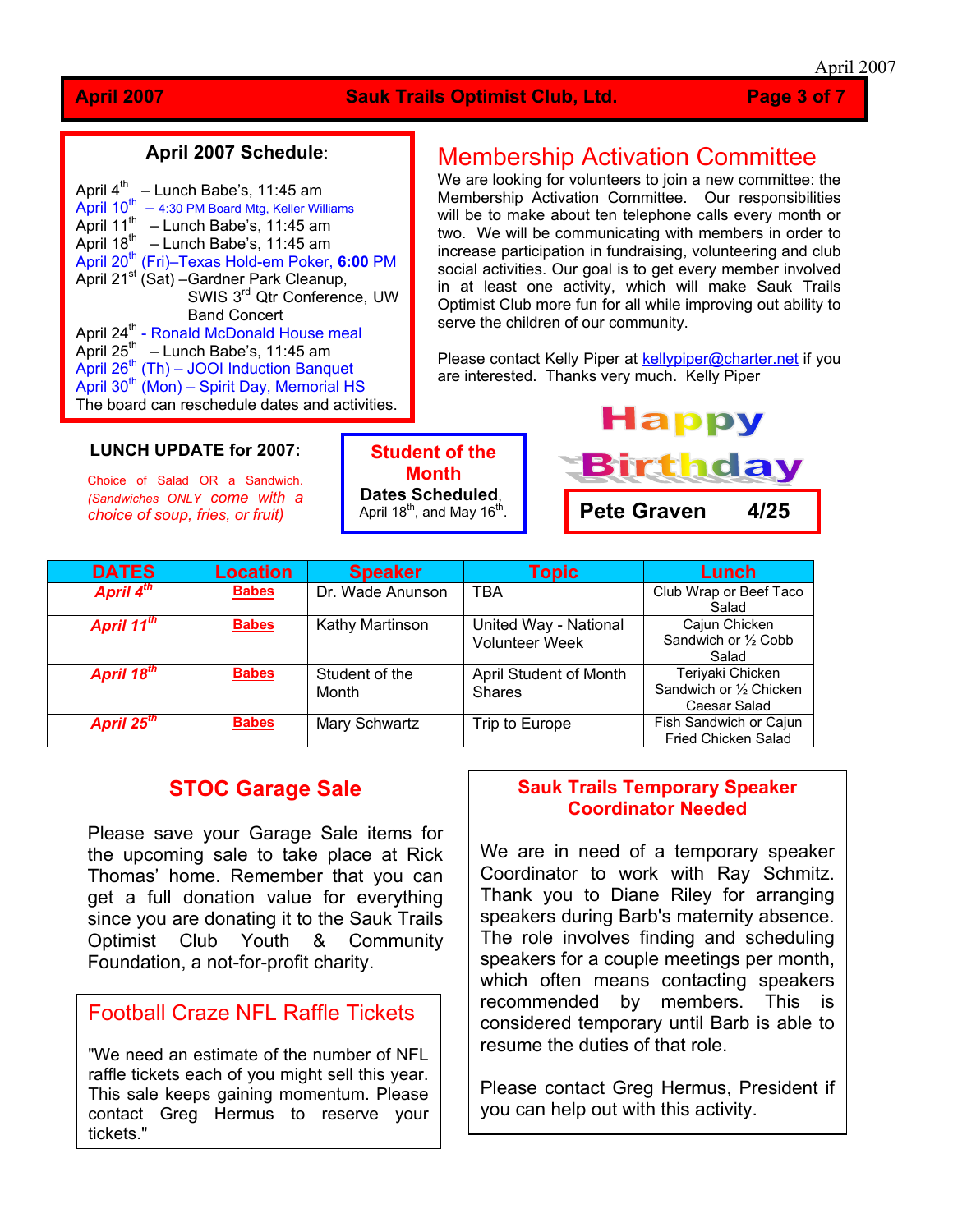| <b>April 2007</b> | Page 4 of 7<br><b>Sauk Trails Optimist Club, Ltd.</b>                                                                                                                                                                                                                                                                                                                                                                                                                                                                                                                                                |
|-------------------|------------------------------------------------------------------------------------------------------------------------------------------------------------------------------------------------------------------------------------------------------------------------------------------------------------------------------------------------------------------------------------------------------------------------------------------------------------------------------------------------------------------------------------------------------------------------------------------------------|
| <b>DATES</b>      | Sauk Trails Scheduled Activities > Mark Your Calendar                                                                                                                                                                                                                                                                                                                                                                                                                                                                                                                                                |
| Fri. 04/20/2007   | 2007 Spring Fundraiser / Texas Hold'em Poker Tournament<br>We will be hosting our first Texas Hold'em Poker Tournament at JT<br>Whitney's on Friday, April 20 <sup>th,</sup> starting at 6:00 PM. The doors will open at<br>that time, with the tournament starting at 7:00 PM. The cost will be \$20 to<br>enter, and a grand prize trip for two to Las Vegas will be awarded. Even if<br>you don't play, this should be a very entertaining way to help raise money for<br>our youth and community foundation. Sign up at lunch or by contacting Rick<br>Thomas at: jathoma2@wisc.edu or 212-7582. |
| Sat. 04/21/2007   | <b>Gardner Park Cleanup:</b><br>Help do your part in keeping our parks clean. We will be helping to clean up<br>Gardner Park on April 21 <sup>st</sup> (Earth Day) from 10-1.<br>Please contact Rick at:<br>jathoma2@wisc.edu or 212-7582 if you would like to sign up. (5-6 volunteers needed.)                                                                                                                                                                                                                                                                                                     |
| Sat. 04/21/2007   | <b>UW Band Concert:</b><br>For those Optimists who acquired tickets through Kathy Johnson for the 7:30 PM<br>Concert. We can grab a burger at The Coliseum Bar and take the bus from there <i>(for</i><br>about \$2/person). We'd meet at 5:30ish in order to be finished when the bus starts<br>taking loads to the Band Concert at the Kohl Center.                                                                                                                                                                                                                                                |
| Sat. 04/21/2007   | <b>Oratorical District Conference</b><br>We sponsored the Sauk Trails Optimist Oratorical Contest on March.21 <sup>st</sup> .<br>Five students took part in the competition with the boy's winner being Abilash<br>Seshaderi and the girl's winner being Sandra Krueger. All of the students<br>performed admirably, and the winners will be going on to the district<br>competition in Janesville on April 21 <sup>st</sup> .                                                                                                                                                                       |
| Tues. 04/24/2007  | <b>Ronald McDonald House Meal</b><br>Meal served with JOOI kids, 1-2 volunteers needed on Tues. 04/24, 4:30 - 6:00 PM.                                                                                                                                                                                                                                                                                                                                                                                                                                                                               |
| Thur. 04/26/2007  | <b>JOOI Induction Banquet</b><br>We will be holding our annual Youth and Community Foundation silent<br>auction fundraiser in conjunction with the Spartan Youth Service Team's<br>Induction Banquet on Thursday, April 26 <sup>th</sup> . Help raise money for our<br>community programs while honoring the accomplishments of our many fine<br>youth. The event will start at 5pm, and will be held at the Rocky Rococo's on<br>Mineral Point Rd. Sign up at lunch or by contacting Rick Thomas at:<br>jathoma2@wisc.edu or 212-7582. We'll see you there!                                         |
| Mon. 04/30/2007   | <b>Memorial High School SPIRIT Day of Service</b><br>Drivers will be needed to bring kids from Memorial High School to their<br>service locations at 9 a.m., then to return them to the school about 11:30-<br>noon.                                                                                                                                                                                                                                                                                                                                                                                 |
| Sat. 05/05/2007   | <b>Special Olympics Track and Field Meet</b><br>On Saturday, May 5 <sup>th</sup> our club will be helping to run the Special Olympics<br>Track and Field Meet at Oregon High School. This is a regional event with<br>over 140 athletes taking part in the Meet. We need your help to make this<br>event a success! Sign up at lunch or contact Rick Thomas at 212-7582 or<br>thomas@kw.com. It is truly inspiring to see the athletes compete. Be there!                                                                                                                                            |
| Sat. 05/12/2007   | <b>STOC Garage Sale</b><br>Fundraiser benefiting STOC Youth and Community Foundation. Start saving items<br>now for the STOC garage sale, which will be held on Saturday, May 12 <sup>th</sup> . The sale<br>will be held at Rick Thomas' house at 5914 Raymond Rd. Current plans have it also<br>including a bake sale and other fundraising ideas. Watch for more details in<br>upcoming newsletters. 3 - 4 Volunteers needed.                                                                                                                                                                     |
| Tues. 05/22/2007  | <b>Ronald McDonald House Meal</b><br>Meal served with JOOI kids, 1-2 volunteers needed on Tues.05/22 - 4:30 - 6:00 PM.                                                                                                                                                                                                                                                                                                                                                                                                                                                                               |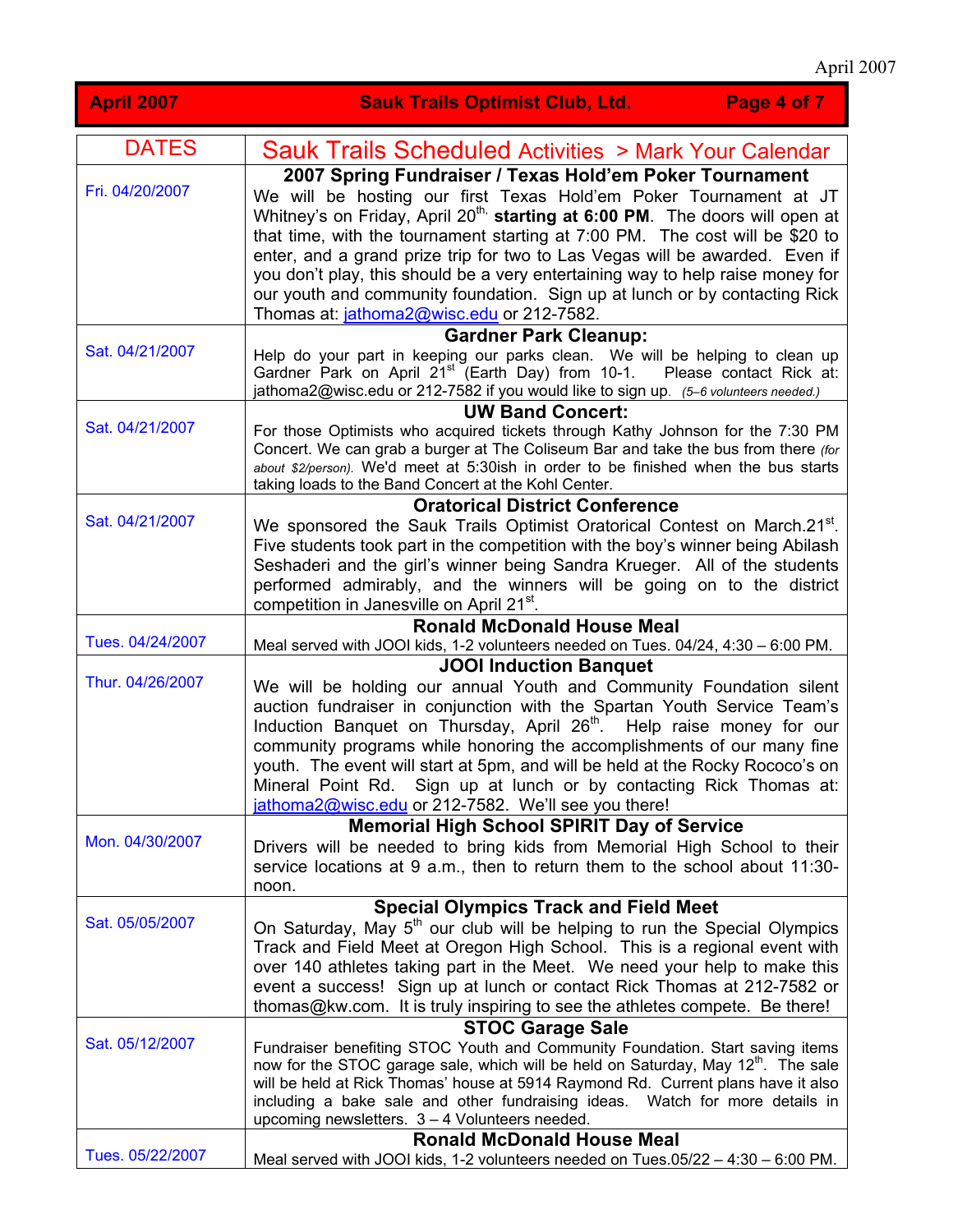#### **April 2007 Sauk Trails Optimist Club, Ltd. Page 5 of 7**

## Sauk Trails Oratorical Contest, March 21<sup>st</sup>

There were 5 students who entered the Oratorical Contest. They each gave a presentation on: "My Biggest Challenge Is….". The one boy entry, Abilash was an automatic winner, with a great speech. All 4 of the girls also gave great speeches and the judging was very close. The winner of the girls was: Sandy Krueger.

Both Sandy and Abi will be going to the District Conference in Janesville on April<br>21<sup>st</sup> (There is no Zone Contest (There is no Zone Contest scheduled in Zone 6).

Special thanks to Rick Thomas, Steve Bailey, and Carole Klopp for organizing this and arranging for judges.

Good luck to both of them at the Oratorical Contest in Janesville.

*(From left to right in the picture: Lisa Deneckere; Sandy Krueger; Abilash Seshadri; Aarushi Agai; & Ruiqi Wang.)* 



## **REMINDER**

**STOC Articles for May 2007 Newsletter Are due to Bonnie Spindler [blspindler@charter.net](mailto:blspindler@charter.net) by April 28th, 2007.**

# Student of the Month, March 28<sup>th</sup>

Mandy Bidwell is our Student of the month for March. She was honored on March 28,2007. I had the pleasure of sitting with Mandy during our luncheon so I would have a better understanding of her involvement in school as well as her community.

Her honors include but are not limited to Spartan Youth Service grades 10, 11, 12,

Occupation Students of America) and NHS National Honor Society). ( Forensics grades 10,11,12, Drama Club grades 10,11, Teen Advisory grades 8,9,10,11,12, tutoring grades 10,11 and is a member of HOSA (Heath

In the past three years Mandy has dedicated herself to Spartan Youth Service by participating in Bell ringing for the Salvation Army, Halloween at the Zoo, Book drive with Jefferson Middle School, Selling paper hearts through Delitalia for children's cancer, SPIRIT day, Food drive with Jefferson middle school, Organizing a car wash with Jefferson middle school with proceeds donated to children's cancer and UNICEF trick or treat. She placed second in the rece nt essay contest regarding involvement in the community.

In Mandy's spare time she loves to hang out with friends, hang out with sisters and go to concerts.

Mandy has been accepted to University of Minnesota and is interested in Pre-med studies or Environment studies.

**Christina Smith-Wilkie**, SOM Chairperson

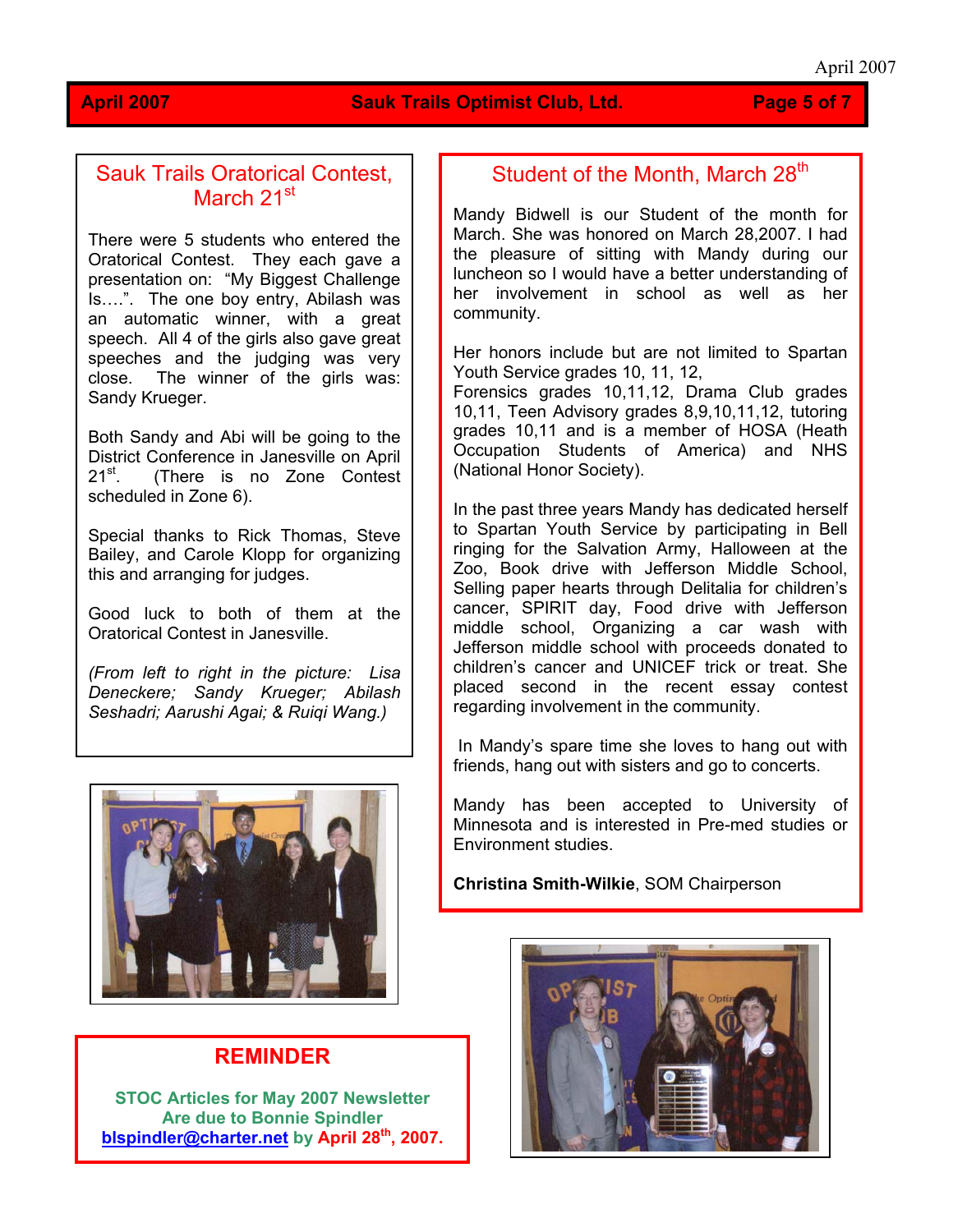# April 2007

# **Sauk Trails Optimist Club, Ltd. - Membership Roster April 2007 (Updates in RED)**

| Name                   | Company                                   | Work No.  | Home No.       | Fax No.      | <b>E-Mail Address</b>                             |
|------------------------|-------------------------------------------|-----------|----------------|--------------|---------------------------------------------------|
| Wade Anunson           | Anunson Chiropractic                      | 829-2250  | 278-2950       | 829-2251     | drsanunson@sbcglobal.net                          |
| <b>BJ</b> Bailey       |                                           |           |                |              | Mrfuel4@vahoo.com                                 |
| Steve Bailey           | Crown Dental Laboratory                   | 271-5537  | 238-8535       | 271-1657     | Sbailey100@aol.com                                |
| Tim Belter             | Johnson Bank                              | 240-1890  | 455-1145       | 249-7830     | tbelter@johnsonbank.com                           |
| David Braun            | M&I Bank                                  | 836-2170  | 217-2182       | 836-2160     | David.braun@micorp.com                            |
| Kevin Campos           | Campos Financial/Keller Williams          | 235-1030  | 798-1099       | 443-1919     | Camposfinancial@yahoo.com                         |
| Kristi Campos          | Distinctive Dentistry & Facial Aesthetics | 836-1422  | 798-1099       |              | klmilton@hotmail.com                              |
| <b>Rick Conne</b>      |                                           |           | 833-3795       |              | rjconne@charter.net                               |
| Lori (Handel) Davis    |                                           |           | 848-9673       |              | lhandel@tds.net                                   |
| Don Damon              | <b>SWIS Governor, 2006 - 2007</b>         | 836-6310  | 836-9405       | $836 = 0381$ | damon@chorus.net                                  |
| Tom Engelbrecht        | SWIS Lt. Gov, Zone 6, 2006-2007           |           | 238-0669       |              | tengelbrecht@charter.net                          |
| Carrie Fluhr           | Wisconsin Community Bank                  | 298-1743  | 219-3551       | 298-1710     | Cfluhr.@thewcb.com                                |
| Daniel Gibson          | SVA Planners                              | 826-2322  | 836-4714       |              | Gibsond@sva.com                                   |
| Peder (Pete) Graven    | Monona State Bank                         | 223-6245  | 276-5912       | 223-3007     | pgraven(a) mononabank.com                         |
| Mike Gustafson         | Suby Von Haden                            | 826-2292  | 831-6914       | 831-4243     | gustafsonm@sva.com                                |
| Greg Hermus            | Morgan Stanley                            | 829-4341  | 845-3820       |              | Ghbadger@charter.net                              |
| Donald Higgins         | Higgins Hemb Insurance Group, LLC         | 274-4200  | 824-0914       | 274-4210     | Don@hhig.net                                      |
| Ricki Hoefer           | Edward Jones                              | 831-0988  | 833-6268       |              | Philricki@aol.com                                 |
| Jared Holthe           | <b>DELETE</b>                             | 848-2638  | 848-2638       |              | Holthe s@yahoo.com                                |
| Sheri Holthe           | <b>DELETE</b>                             | 848-2638  | 848-2638       |              | Holthe s@vahoo.com                                |
| Laurie Irwin           | Ronald McDonald House                     | 232-4671  | 233-0543       | 232-4670     | l irwin@sbcglobal.net                             |
|                        |                                           |           |                |              | lirwin@rmhcmadison.org                            |
| Kathy Johnson          | Risk Management Strategies, LLC           | 663-9032  | 513-7527(cell) | 206-666-6435 | kjohnson@RMStrategies.net                         |
| Jim&Dee Judd           | Retired<br>352-751-3696 (FL)              |           | 833-2622       |              | juddj@thevillages.net                             |
| Jason Kadow            | Meicher CPA                               | 826-1900  | 827-6707       | 826-1901     | Jasonk@meichercpa.com                             |
| Dale Kalscheur         | The Neckerman Agency                      | 238-2686  | 437-4470       | 238-7798     | D kalscheur@neckerman.com                         |
| Carole Klopp           | <b>Volunteer Coordinator</b>              | 826-3409  | 833-4561       |              | klopp@chorus.net                                  |
| Chuck Koehler          | Retired                                   | 838-7133  | 838-7133       |              | Koehler01@charter.net                             |
| Gail Koehler           | Independent Health Care                   |           | 838-7133       |              | Koehler01@charter.net                             |
| Mark Kraemer           | Park Bank, VERONA Office                  | 845-0207  | 848-6899       | 845-0201     | mkraemer@parkbank.com                             |
| Joseph Marty           | Wells Fargo                               | 643-9524C | 831-4799       |              | joseph.h.marty@wellsfargo.com                     |
| Brinda Mecham          | Crown Dental Laboratory                   | 271-5537  |                |              | Brstratton@aol.com                                |
| Michael Milia          | Advantage Real Estate                     | 441-7761  | 235-3102(cell) | 441-8471     | mmilia@tds.net                                    |
| <b>Bill Monkemeyer</b> | United Way                                | 246-4351  | 848-4871       | 246-4369     | whamnjam $@$ tds.net                              |
|                        |                                           |           |                |              | bmonkemeye@uwdc.org                               |
| <b>Barb Mulcahy</b>    | <b>State Bank of Cross Plains</b>         | 798-5283  | 513-6965       | 798-2171     | barbara.mulcahy@crossplainsbank.com               |
| Tony Nagin, Jr.        | Badger Tax & Acct Services                | 833-1700  | 238-5335       | 826-0201     | $\mathop{\mathrm{tony}}\nolimits @$ badgertax.com |
| Kelly Piper            | Boumatic                                  | 224-2944  | 237-1383       |              | kellypiper@charter.net                            |
| Janine Richgels        | US Bank, N.A., Pvt Bank Associate         | 252-4110  | 241-5714       | 252-7652     | Janine richgels@usbank.com                        |
| Diane Riley            | Associated Bank                           | 259-4204  | 643-0821       |              | diane.riley@associatedbank.com                    |
| Alison Scherer         | WI Dept of Ag, Trade & Cons. Protection.  | 224-4761  | 836-0151       |              | schereraj@hotmail.com                             |
| <b>John Scherer</b>    | Trinity Financial Planning                | 829-1010  | 836-0151       | 268-8588     | $\text{John@trinfin.com}$                         |
| Lisa Schluesche        | Associated Bank                           | 259-2052  | 513-8590       |              | Lisa.Schluesche@Associatedbank.com                |
| Ray Schmitz            | Retired - NEW E-Mail Address              |           | 233-3786       |              | straymond@sbcglobal.net                           |
| Phil Schrabeck         | <b>AMCORE Bank</b>                        | 443-1709  | 345-9756       |              | phil.schrabeck@amcore.com                         |
| Mary Schwartz          | Symphonic Financial Advisors              | 442-1500  | 437-2233       | 442-6490     | Mnorrb@aol.com                                    |
| Jacci See              | First Weber Group                         | 828-5105  | 827-6326       | 836-3102     | Seej@firstweber.com                               |
| Bonnie Spindler        | Semi-Retired, Computer Trainer            | 833-7244  | 833-7244       |              | Blspindler@charter.net                            |
| Gene Spindler          | Retired                                   |           | 833-7244       |              | genespindler@charter.net                          |
| Christina Smith-Wilkie | Associated Bank 608-469-8375 (cell)       | 833-1444  | 827-0022       |              | Christina.SmithWilkie@Associatedbank.com          |
| Jill Thomas            | First Business Bank                       | 232-5924  | 850-4250       | 232-5920     | jthomas@fbbmadison.com                            |
| Rick Thomas            | Keller Williams Realty                    | 212-7582  | 274-0528       |              | jathoma2@wisc.edu                                 |
| Amy Tripp              |                                           |           |                |              | No E-Mail                                         |
| <b>Bob Wortinger</b>   | Kiesling Associates                       | 664-9110  | 829-3926       | 664-9112     | Rwortinger@kiesling.com                           |
|                        |                                           |           |                |              |                                                   |